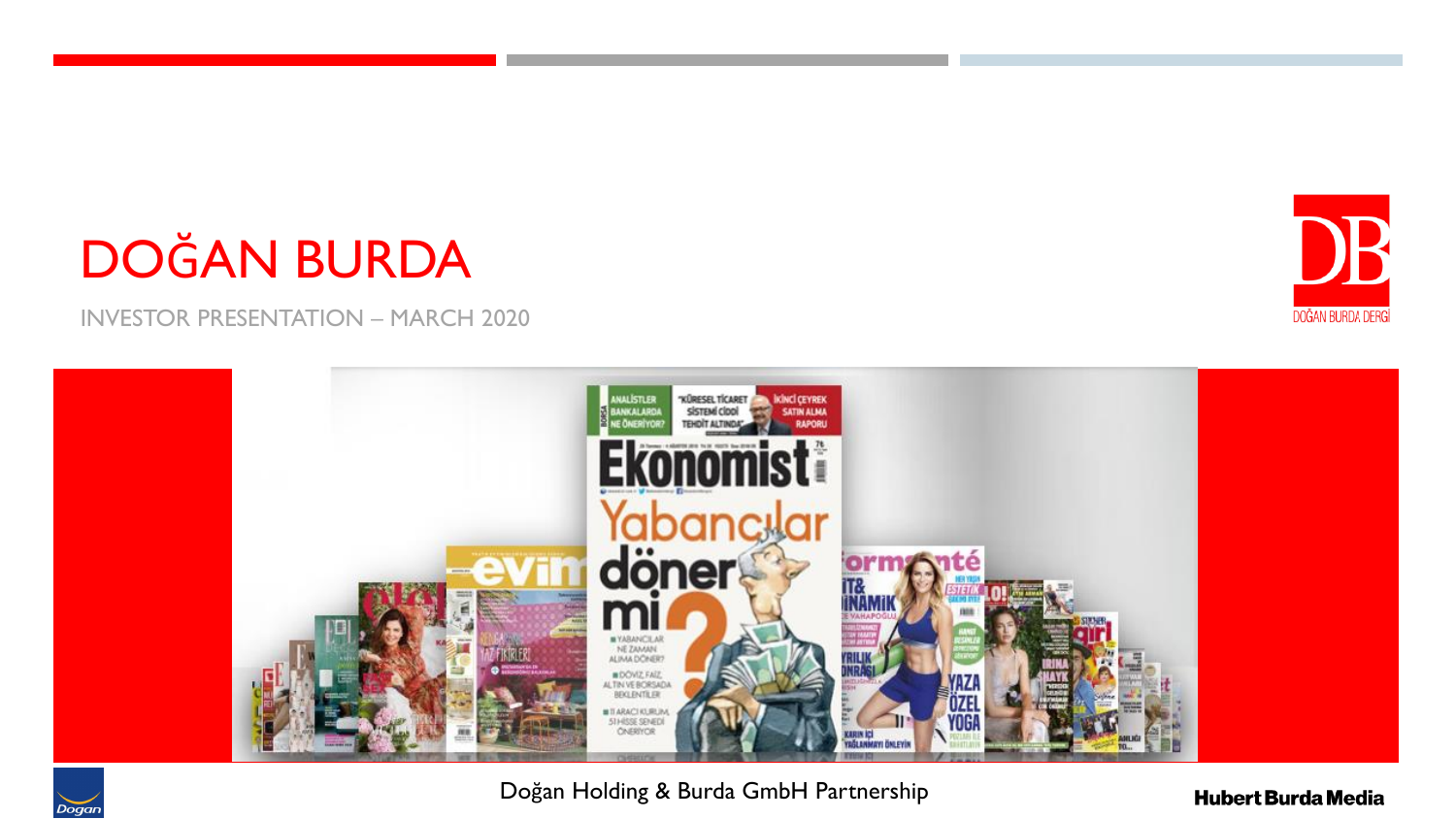# DOĞAN BURDA: LEADING MAGAZINE GROUP IN TURKEY

- JV of Doğan Holding & Burda GmbH,
- Diverse portfolio with well-known and leading brands with 38 publications (monthlies, weeklies and various other magazines).
- Focusing on digital activities for securing long-term audience: 31 brands, 4 e-sales web sites and 22 tablet and mobile application.
- $\blacksquare$  DB maintains #1 position with a market share of 41% in magazine circulation & 53% in magazine ad market in 1Q20.
- Net cash position of TL21.3 mn as of 1Q20-end.

# # 1 Magazine Company in Turkey

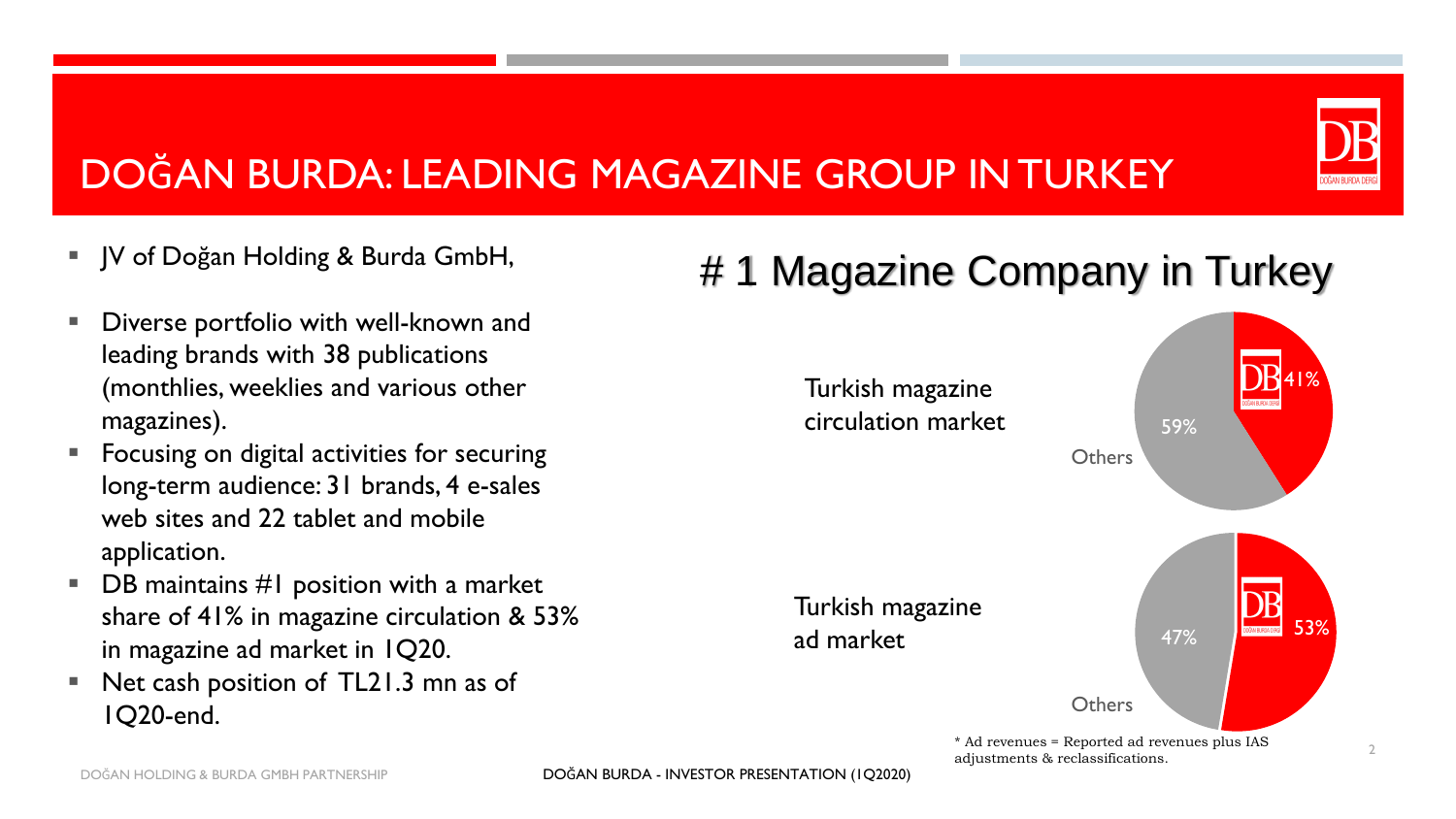# DOĞAN BURDA DERG

# WIDE SELECTION OF MAGAZİNES FOR EVERY TASTE

**Dogan Burda offers a broad portfolio of magazines to suit everyone** 

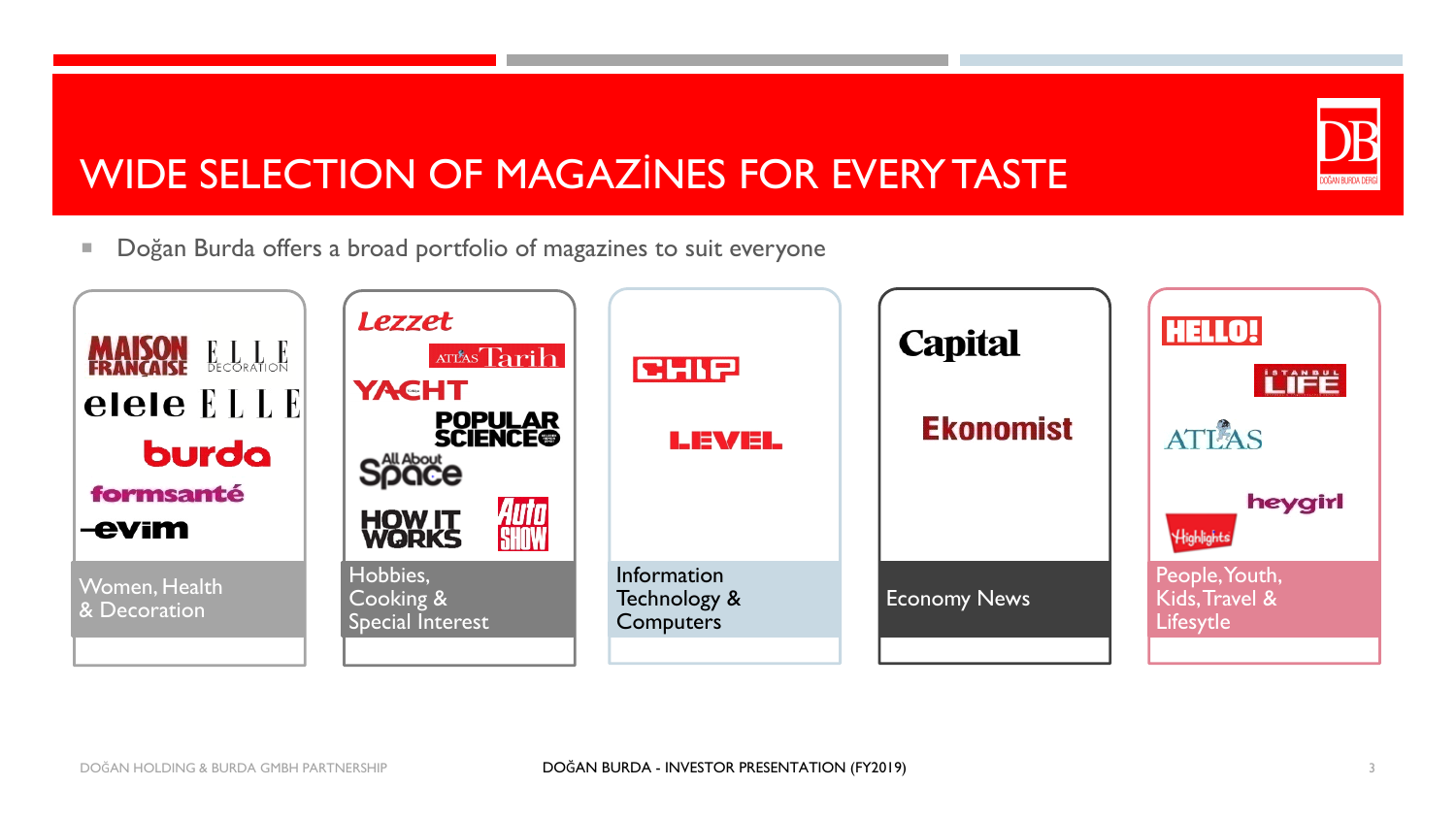# INTERNATIONALLY RECOGNIZED BRANDS & LICENSES

| <b>Magazine</b>                                         | Licensor                                      |
|---------------------------------------------------------|-----------------------------------------------|
| <b>Auto Show</b>                                        | Axel Springer Auto-Verlag GmbH                |
| <b>Burda</b>                                            | Verlag Aenne Burda GmbH & Co.                 |
| Capital                                                 | Grüner + Jahr International Magazines<br>GmbH |
| Elle & Elle Decoration                                  | Hachette Filipacchi Presse S.A.               |
| <b>Maison Francaise</b>                                 | <b>Cote Maison</b>                            |
| Hello                                                   | Hola, S.L.                                    |
| Chip & Level                                            | Chip Holding GmbH                             |
| <b>Popular Science</b>                                  | <b>Bonnier Corporation</b>                    |
| How it Works, All About Space Future Publishing Limited |                                               |
| Kartal Göz                                              | Highlights For Children International Inc.    |

Doğan Burda takes advantage of various internationally recognized licenses under its portfolio.

DOĞAN BURDA DERG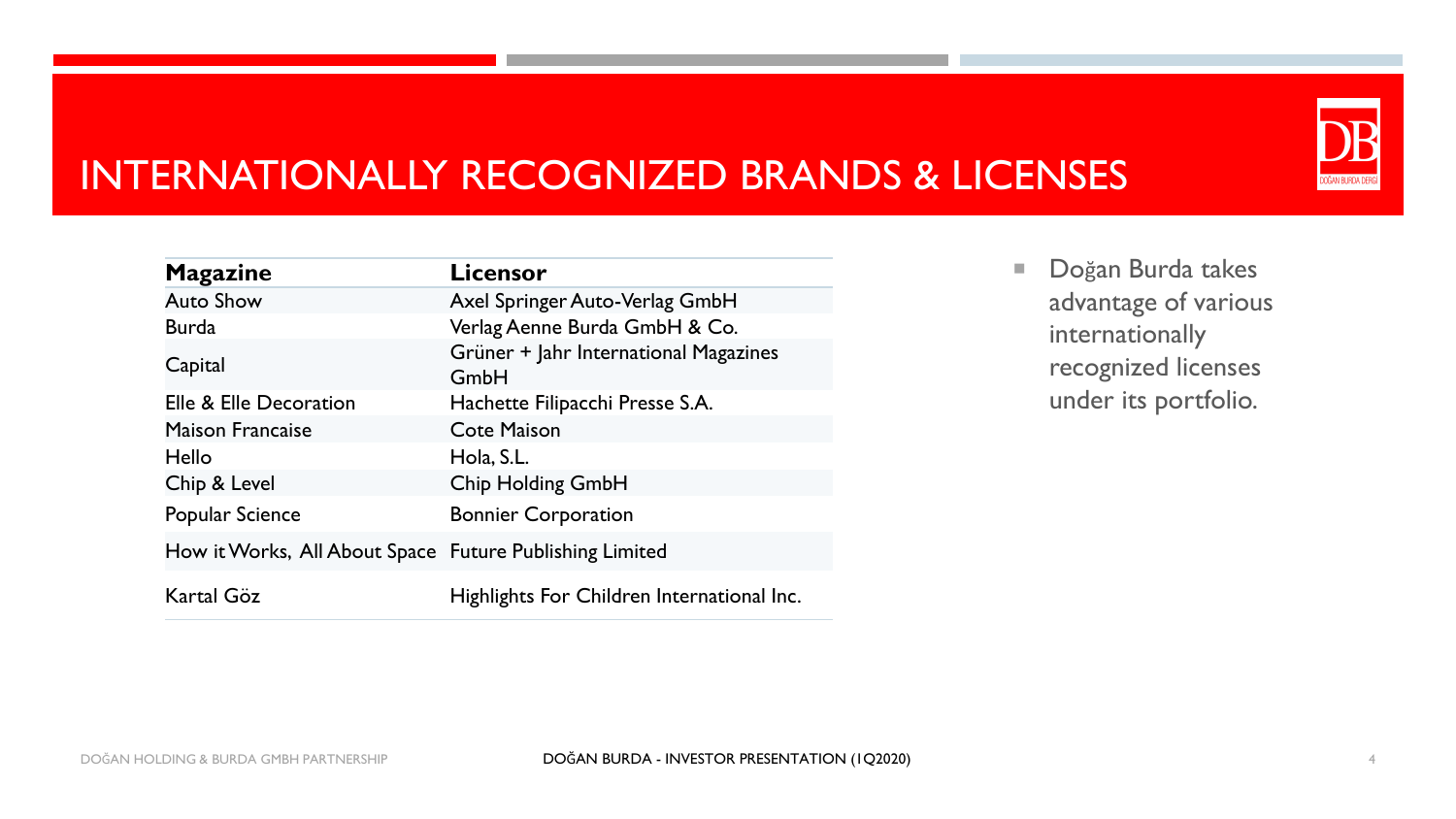# DİGİTAL ACTIVITIES





Continue to focus on digital activities; currently there are 28 brands' digital websites and/or tablet versions.

- The company continuously renew its magazine websites and relaunch if necessary
- **Telecommunication Company's mobile e-mag app started to be used as a new revenue channel:** 
	- The number of eMagazine downloads exceeds 430 K monthly on Dergilik
- Doğan Burda's websites has around 10 mn monthly UV in total.

Sources: Google Analytics , Dergilik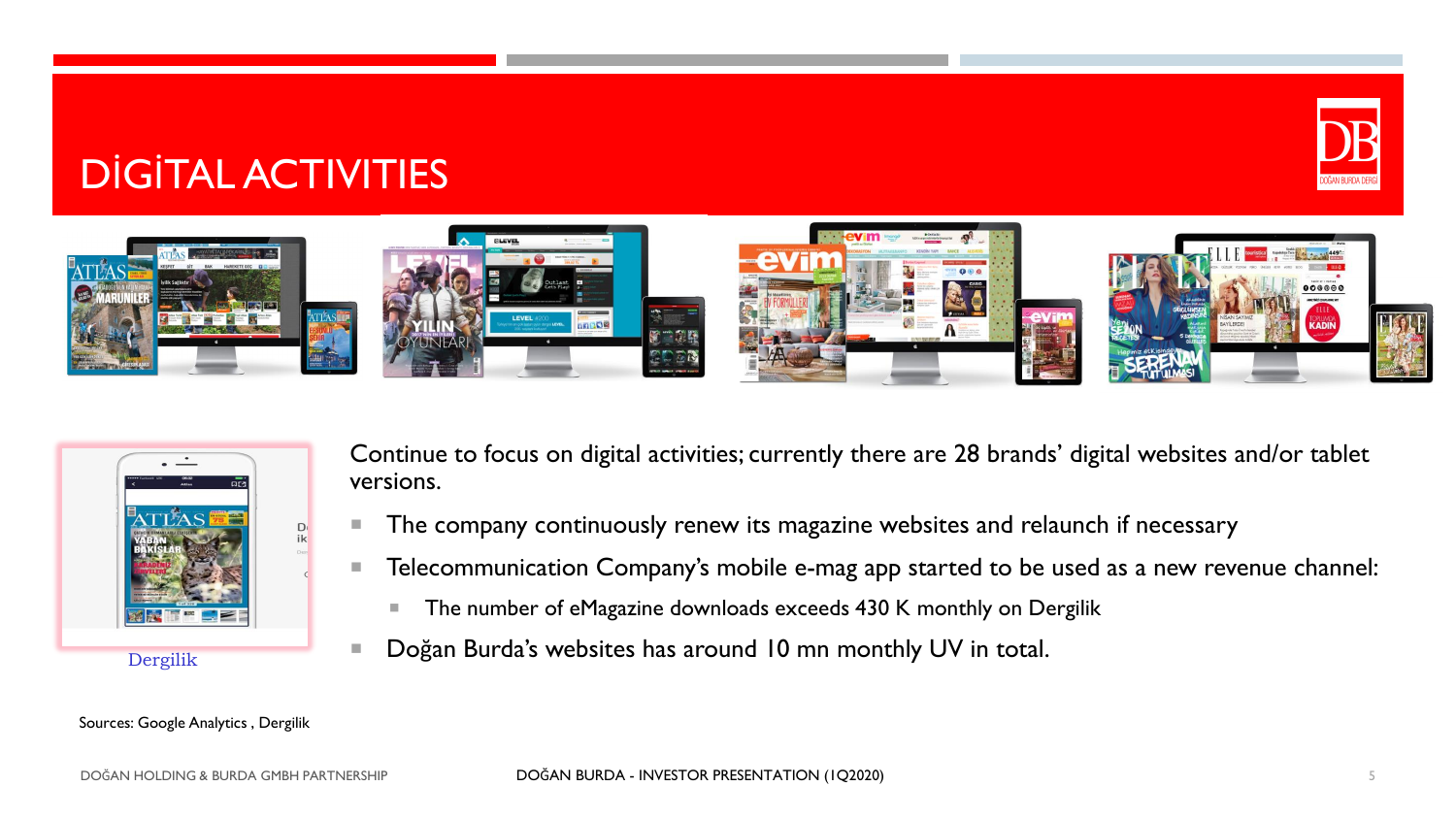# MILESTONES OF DOĞAN BURDA



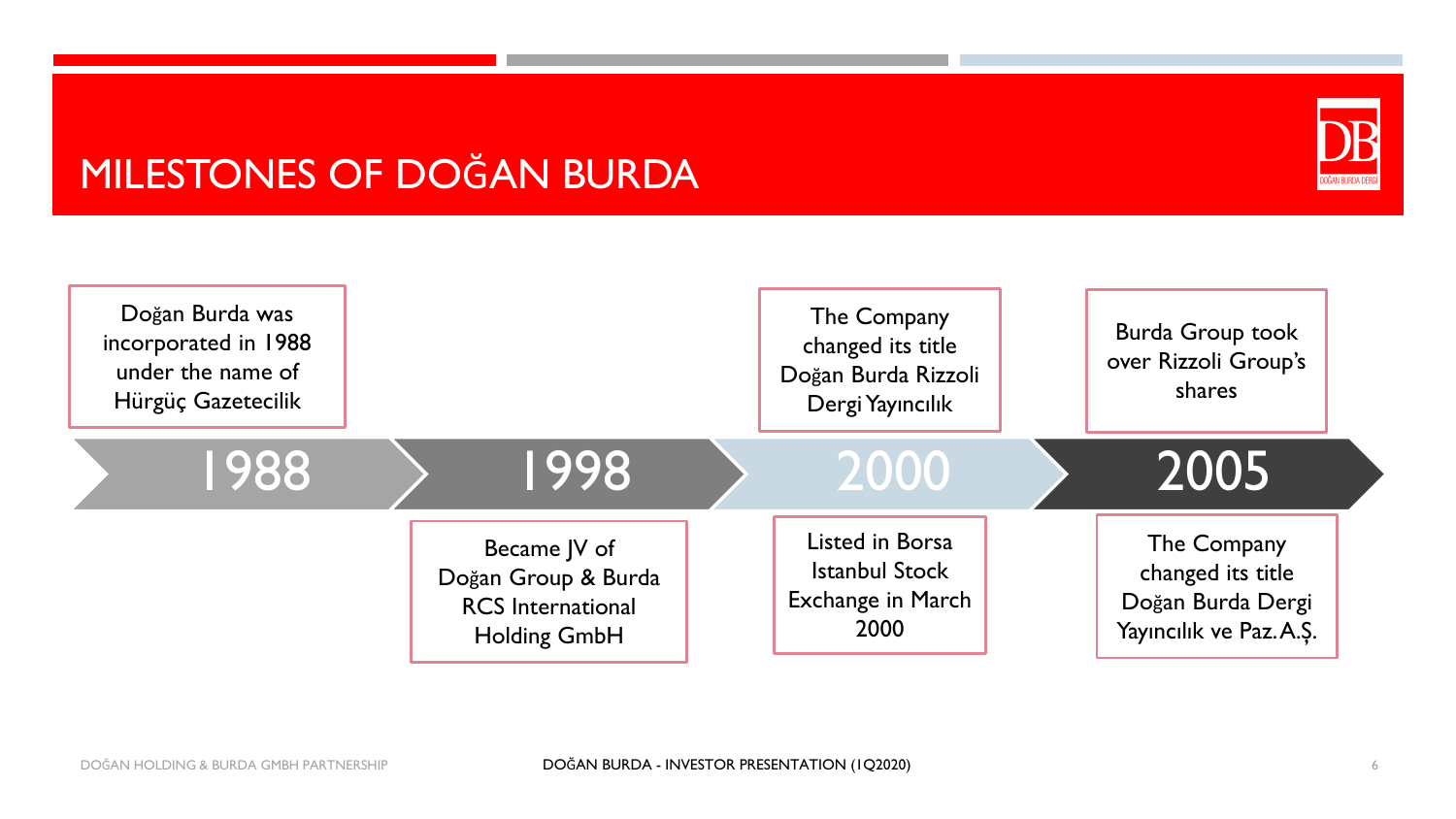# JV OF DOĞAN GROUP & BURDA GMBH





- Doğan Group, founded by Aydın Doğan, is one of the leading groups in Turkey with almost 60 years of experience.
- Doğan Group companies play a pioneering role in a wide range of sectors, which include the energy, industry, automotive marketing, financial services as well as media and tourism.
- Doğan Group has been adding significant value to the Turkish economy, fully integrated and 40 years of long-standing position in the sector, until May 16, 2018. On May 16, 2018, Doğan Holding sold all its shares in its major publishing and broadcasting assets, excluding its share in Doğan Burda<sup>1</sup>.

#### **Hubert Burda Media**

- Hubert Burda Media Group (HBM), a global player with an international reputation, is one of the largest corporations of Germany.
- A family enterprise with a history spanning over 100 years, Hubert Burda Media combines tradition and innovation. Today, the corporation is one of Germany's largest media companies with an international presence and a global reputation.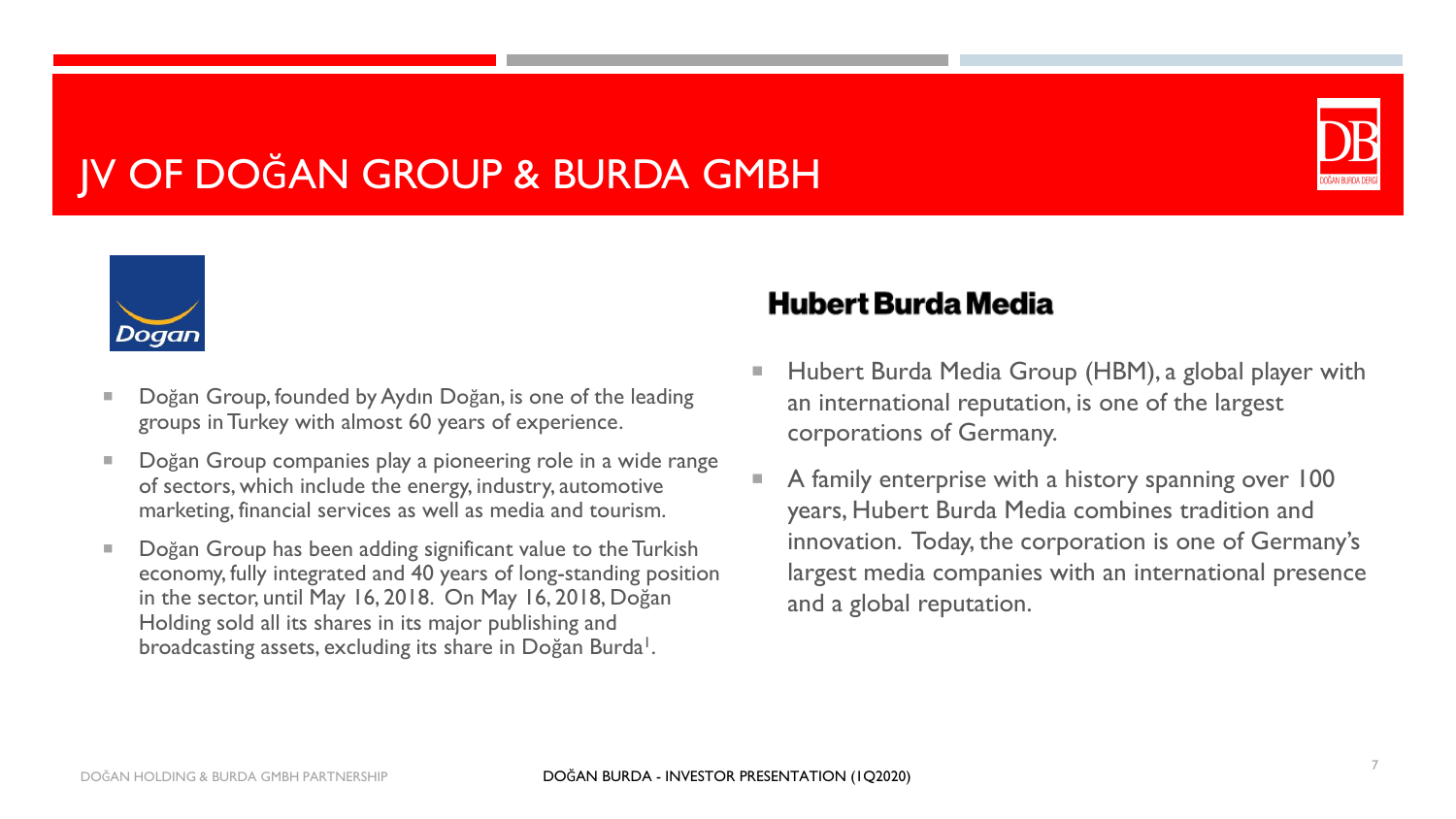#### FINANCIAL SUMMARY





DOĞAN BURDA DERG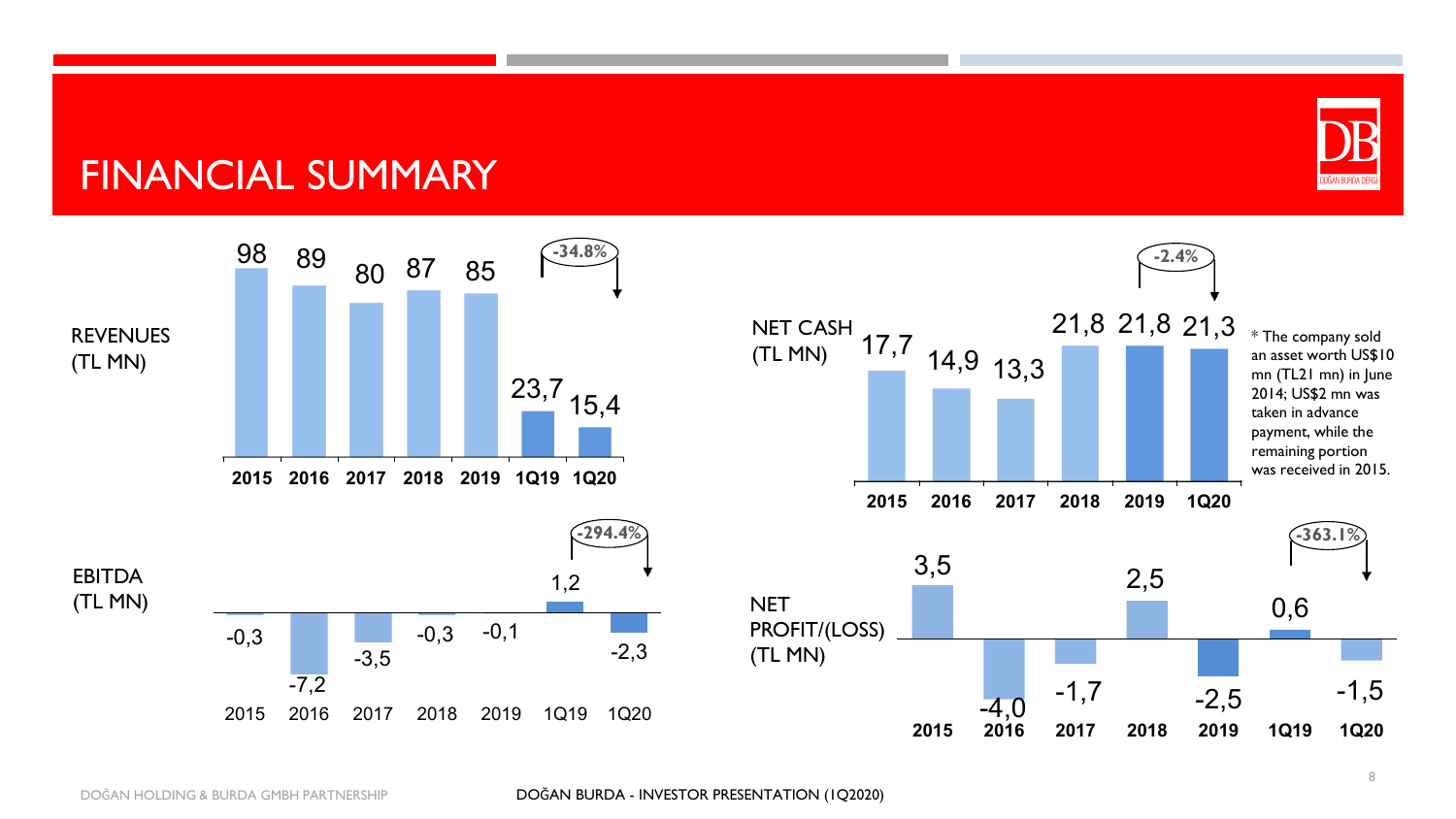

# DIVIDEND HISTORY & STOCK PERFORMANCE



- Doğan Burda has been trading on Borsa Istanbul since March 28, 2000 with a ticker <DOBUR>.
- Distributed dividend straight up until 2016, where the company generated net loss.

| <b>DOBUR</b>               |              | 18.05.20                |
|----------------------------|--------------|-------------------------|
| <b>Share Price</b>         |              | 13,20 TL                |
| # shares (mn)              |              | 19,6                    |
| TL/US\$                    |              | 6,90                    |
| Market Cap.                |              | 258,2 mn TL             |
|                            |              | $37,4$ mn $$$           |
| Free float (31.03.20)      |              | 14.98%                  |
| Avg. Daily Volume (3 mths) |              | 4.938.259 TL            |
| 52 week price (low - high) | 14,44 TL     | 2,43 TL                 |
| <b>Share Performance</b>   | <b>DOBUR</b> | <b>Rel. to BIST-100</b> |
| Monthly                    | 112,6%       | 106,2%                  |
| YTD*                       | 117,5%       | 144,0%                  |

\* Year to date



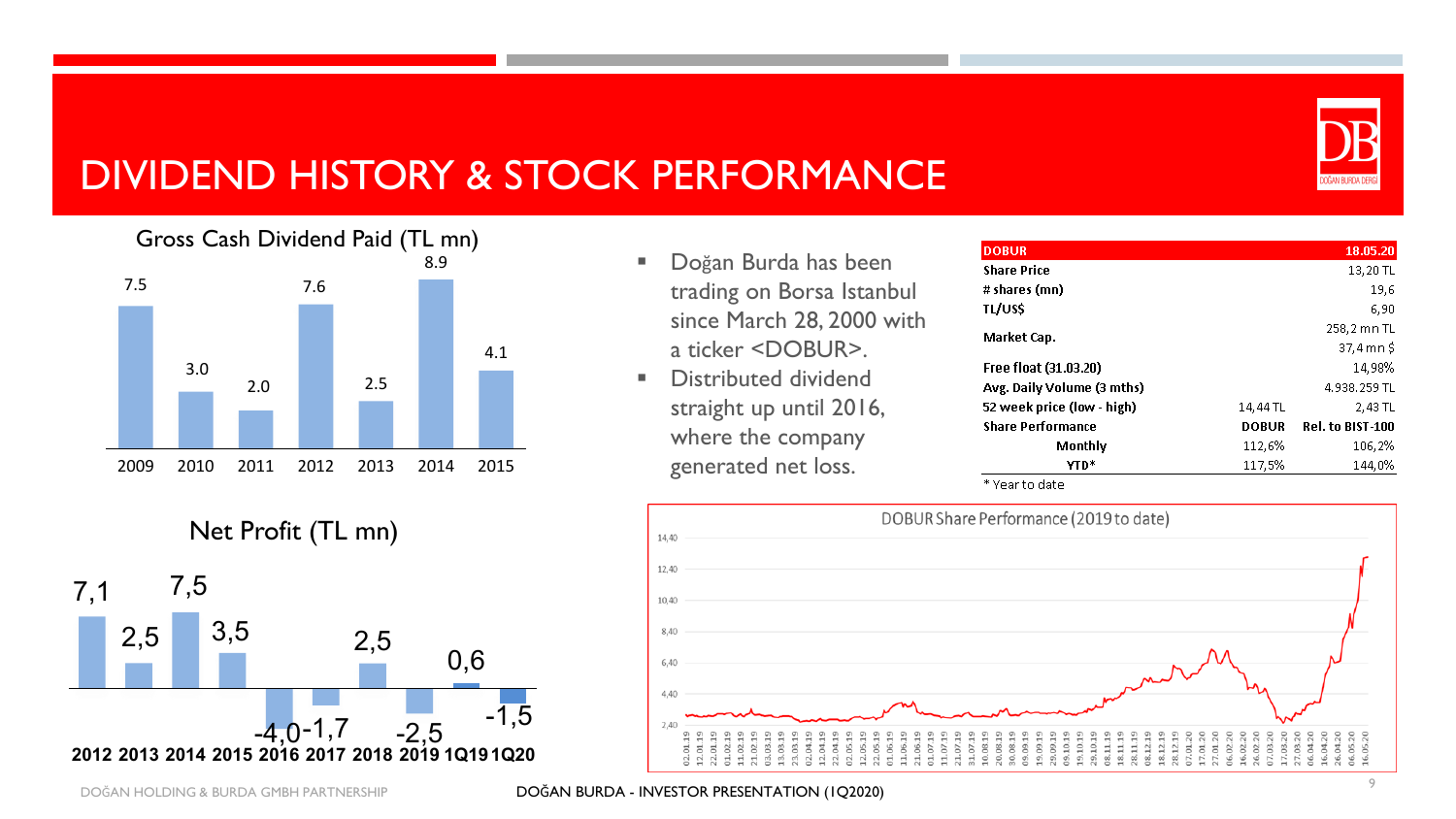# FINANCIAL REVIEW

1Q2020 FINANCIALS

DOĞAN HOLDING & BURDA GMBH PARTNERSHIP DOĞAN BURDA - INVESTOR PRESENTATION (1Q2020)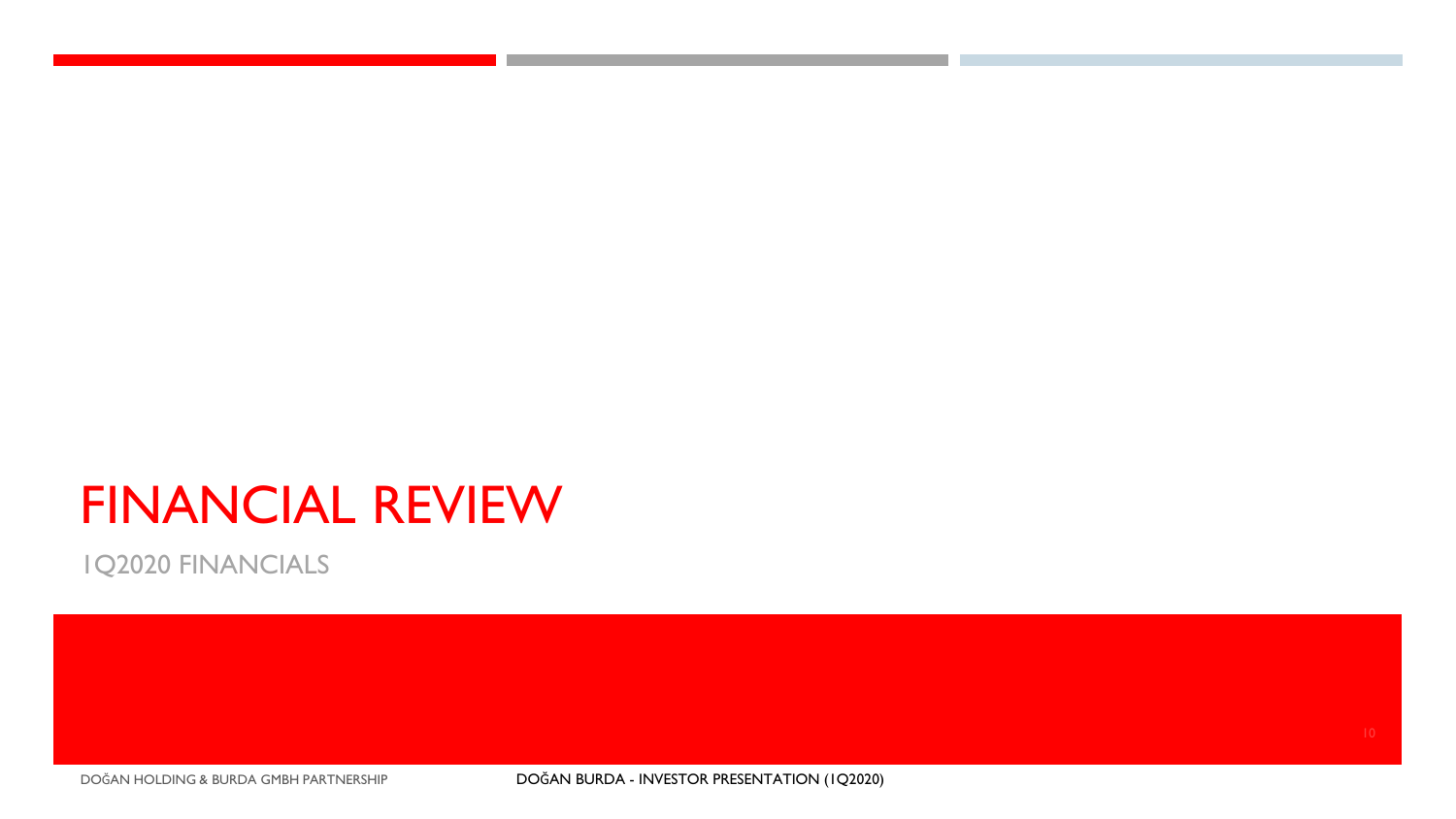# HIGHLIGHTS OF 1Q20

- Due to postponed events and publications by reason of Covid-19, the revenues has decreased by 34.8% compared to 1Q19.
- The decrease on revenues due to Covid-19 has also resulted in TL -1.5 mn Loss.
- The company maintained a net cash of TL 21.3 mn as of Q12020.





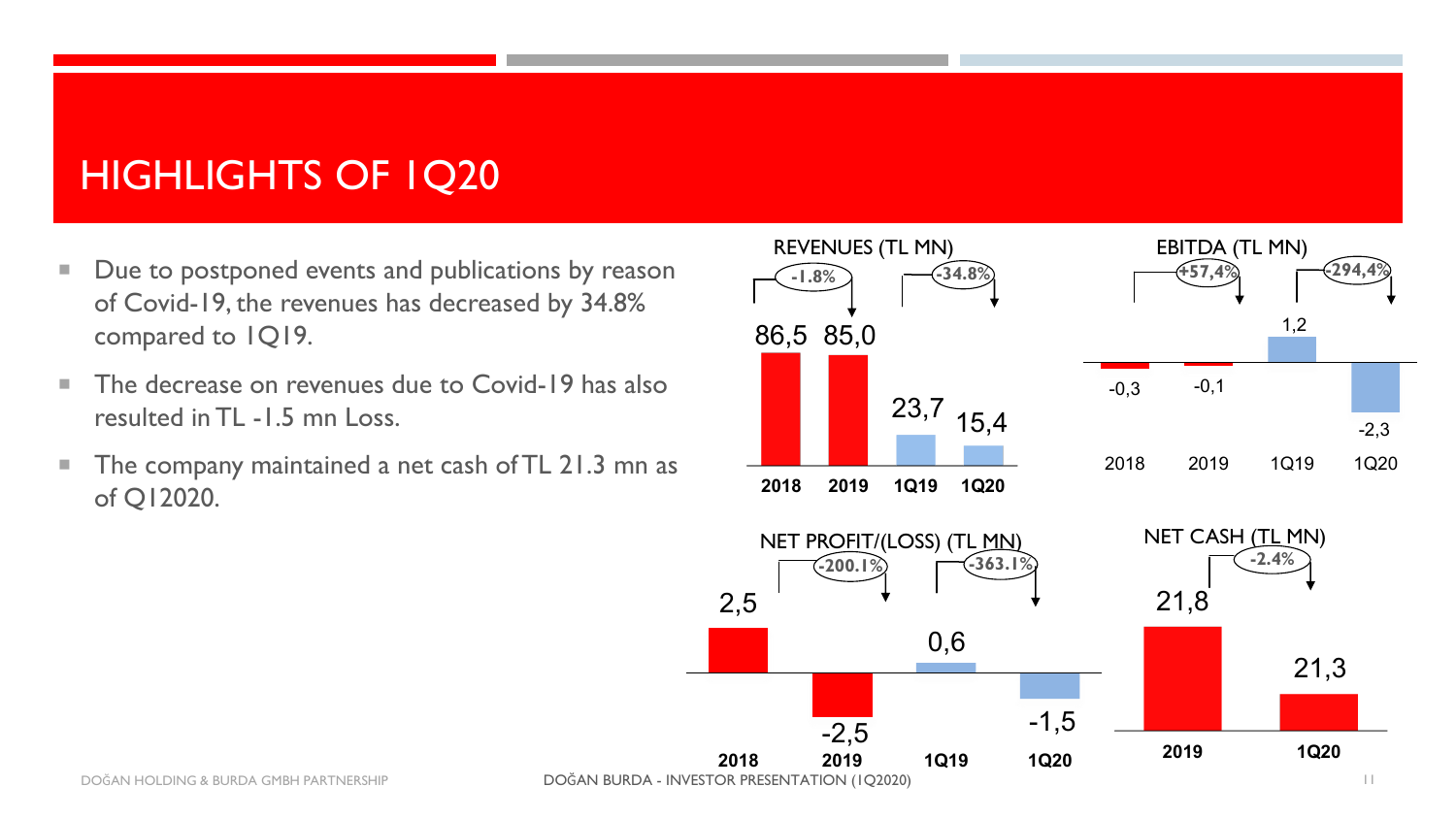# TURKISH MAGAZINE MARKET

- DB's ad revenues decreased by 44,0% in 1Q20 yoy depending on mainly postponed events by reason of Covid-19.
- DB's maintained its leadership position with 48% market share in circulation & circulation figures as in 1Q20.

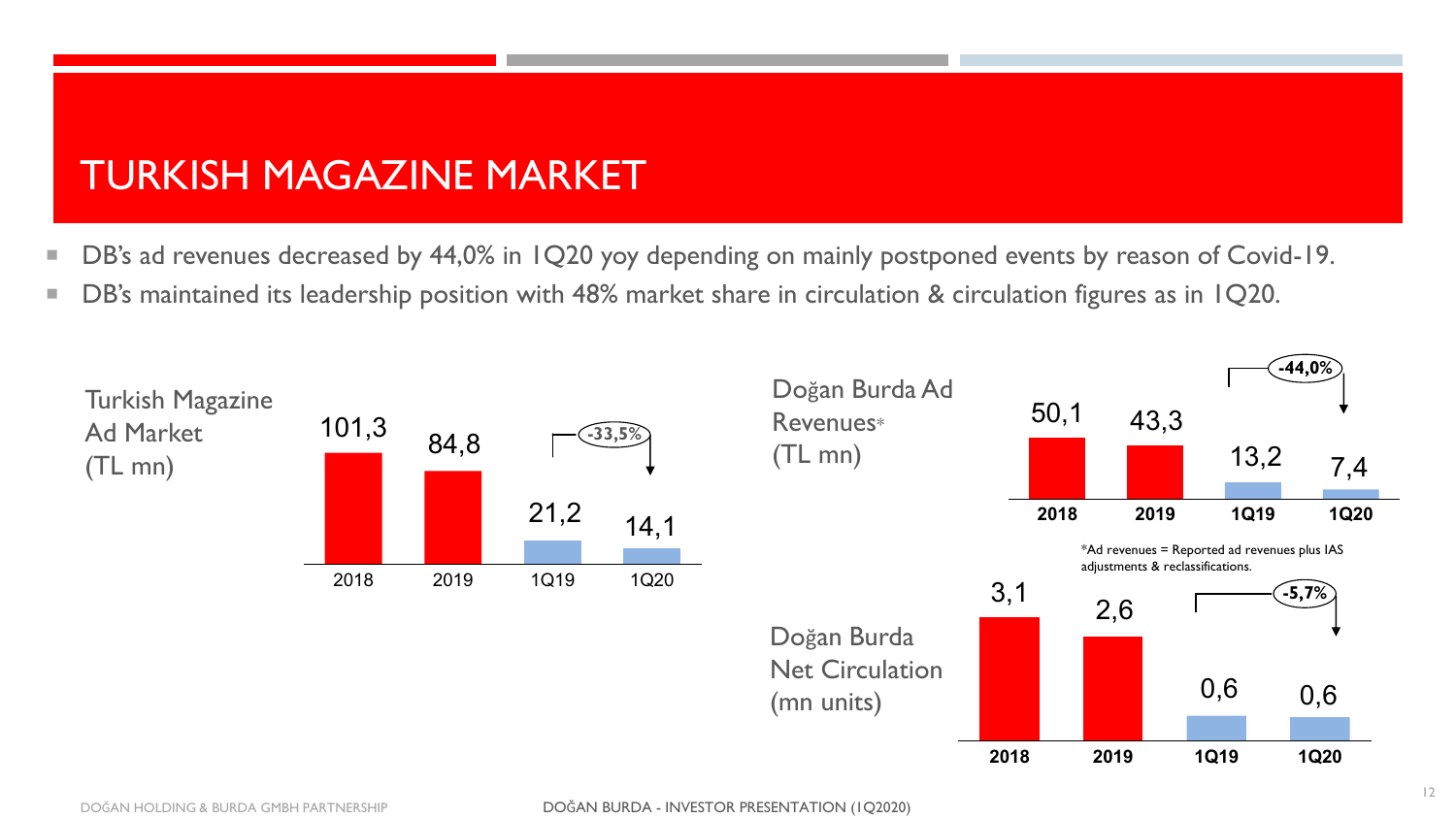

### DİGİTAL ACTIVITIES IN 1Q20



 $https://www.formsante.com.tr/$ 

**Dergilik Burda Burda Youtube Channel** 

- The number of eMagazine downloads is more than 430 K monthly on Dergilik
- **Formsante.com.tr and <https://ozelsayi.dbabone.com/> has been re-launched.**
- Burda sewing course channel was created on Youtube and reached 29.7 K subscribers <https://www.youtube.com/c/BurdaDergisiTR>
- Exclusive and Elle Beauty Box Yves Rocher launched and sold out https://beautybox.elle.com.tr/. Elle Beauty Box 5, Elle Beauty Box 6, Elle Beauty Box 7 and Elele box are ongoing products for sale.
- On web sites approximately 10 mn monthly unique visitors in total.

Sources: Google Analytics , Apple iTunes Connect, Dergilik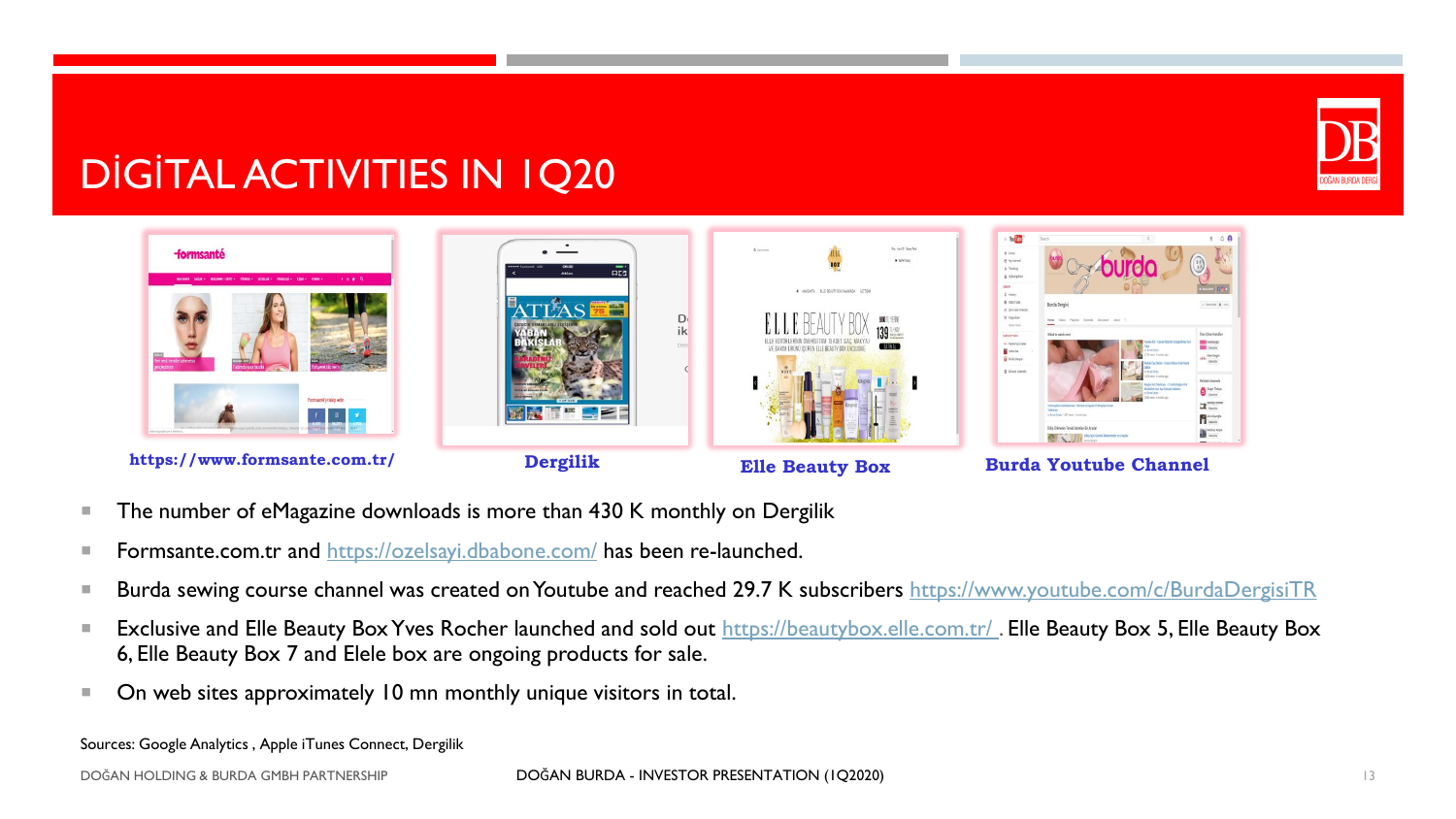#### REVENUE & COST BREAKDOWN

- The revenue in 1Q20 is completed 34.8% at the behind of 1Q19. Depending on the postponed events and publications by reason of Covid-19, ad sales and circulation sales decreased by 44.8% and 11% respectively.
- The decrease by 7% on COGS compared to 1Q19 is mainly due to the decrease on personnel expenses, raw material and printing costs.
- By %33 decrease on operating expenses compared to 1Q19 is mainly due to the decrease on advertising, events and promotion expenses.

| <b>Revenues (TL mn)</b>         | <b>IQ19</b> | <b>IQ20</b> | Chg. YoY |
|---------------------------------|-------------|-------------|----------|
| <b>Total Revenues</b>           | 23,68       | 15,45       | $-34,8%$ |
| Advertising                     | 12,93       | 7,13        | $-44,8%$ |
| Circulation                     | 7,25        | 6,45        | $-11,0%$ |
| Other                           | 3,50        | 1,86        | -46.8%   |
| Cost of Goods Sold (-)          | 12,59       | 11,70       | $-7,0%$  |
| <b>Production Costs</b>         | 4,64        | 3,81        | $-18,0%$ |
| Depreciation                    | 0,65        | 0,82        | 25,5%    |
| <b>Other Costs</b>              | 7,29        | 7,07        | $-3,0%$  |
| <b>Gross Profit</b>             | 11,10       | 3,75        | $-66,2%$ |
| <b>Operating Expenses (-)</b>   | 11,10       | 7,44        | $-33,0%$ |
| Marketing, Sales & Distribution | 8,86        | 5,12        | $-42,3%$ |
| <b>General Administrative</b>   | 2,24        | 2,33        | 3,9%     |
| EBIT                            | 0,0         | $-3,7$      |          |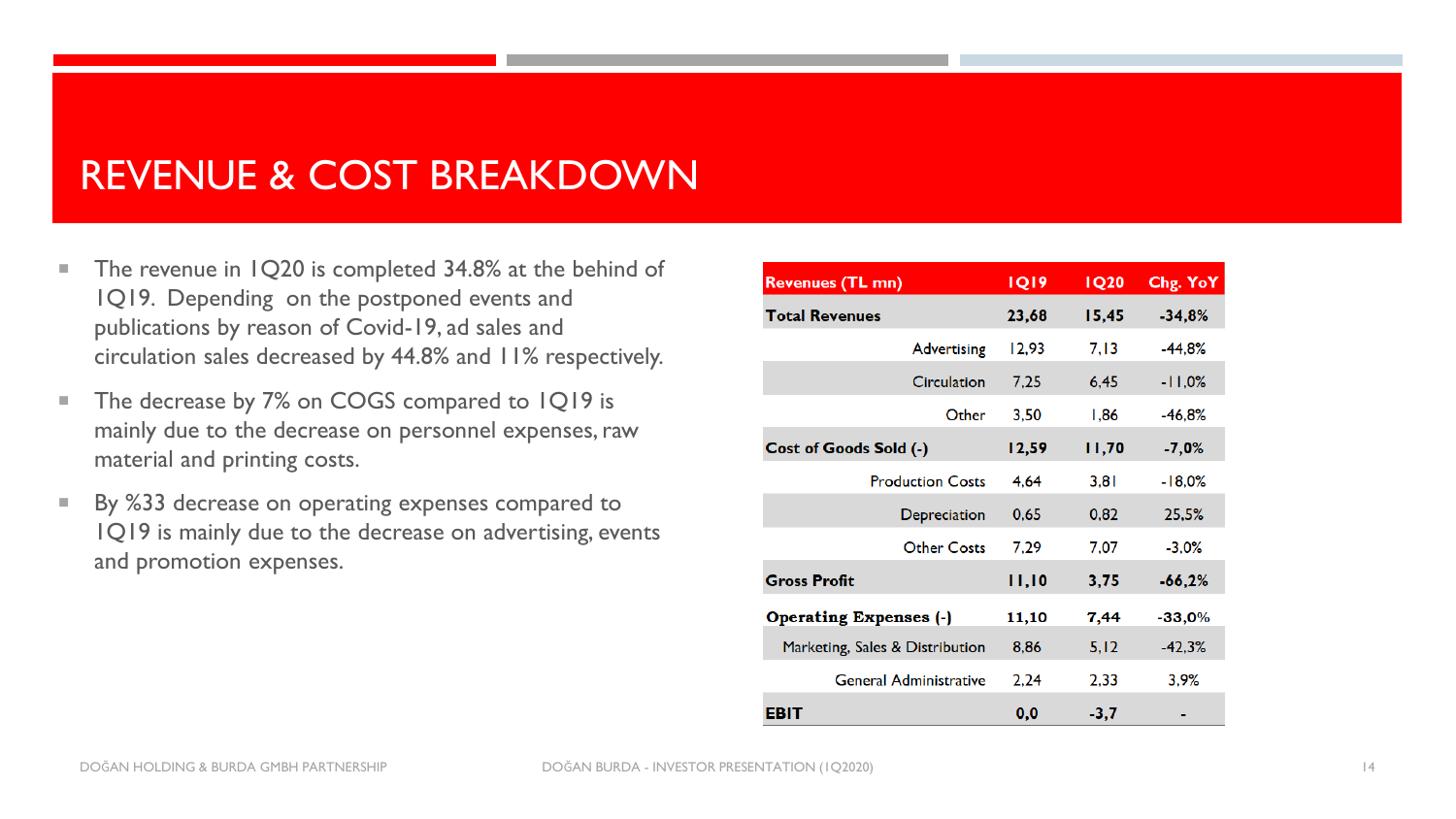# BALANCE SHEET SUMMARY

| in TL mn                    | Dec 31, 2019 | <b>March 31, 2020</b> |
|-----------------------------|--------------|-----------------------|
| Cash & Cash Equivalents     | 21.8         | 21.3                  |
| <b>Financial Debt</b>       | 0.5          |                       |
| <b>Net Cash</b>             | 21.3         | 21.3                  |
| <b>Total Assets</b>         | 59.4         | 55.6                  |
| <b>Shareholders' Equity</b> | 21.9         | 20.4                  |

■ Net cash position was TL21.3 mn as of 1Q2020-end; maintains sufficient liquidity cushion to meet any shortterm operational funding.

DOĞAN HOLDING & BURDA GMBH PARTNERSHIP DOĞAN BURDA - INVESTOR PRESENTATION (1Q2020)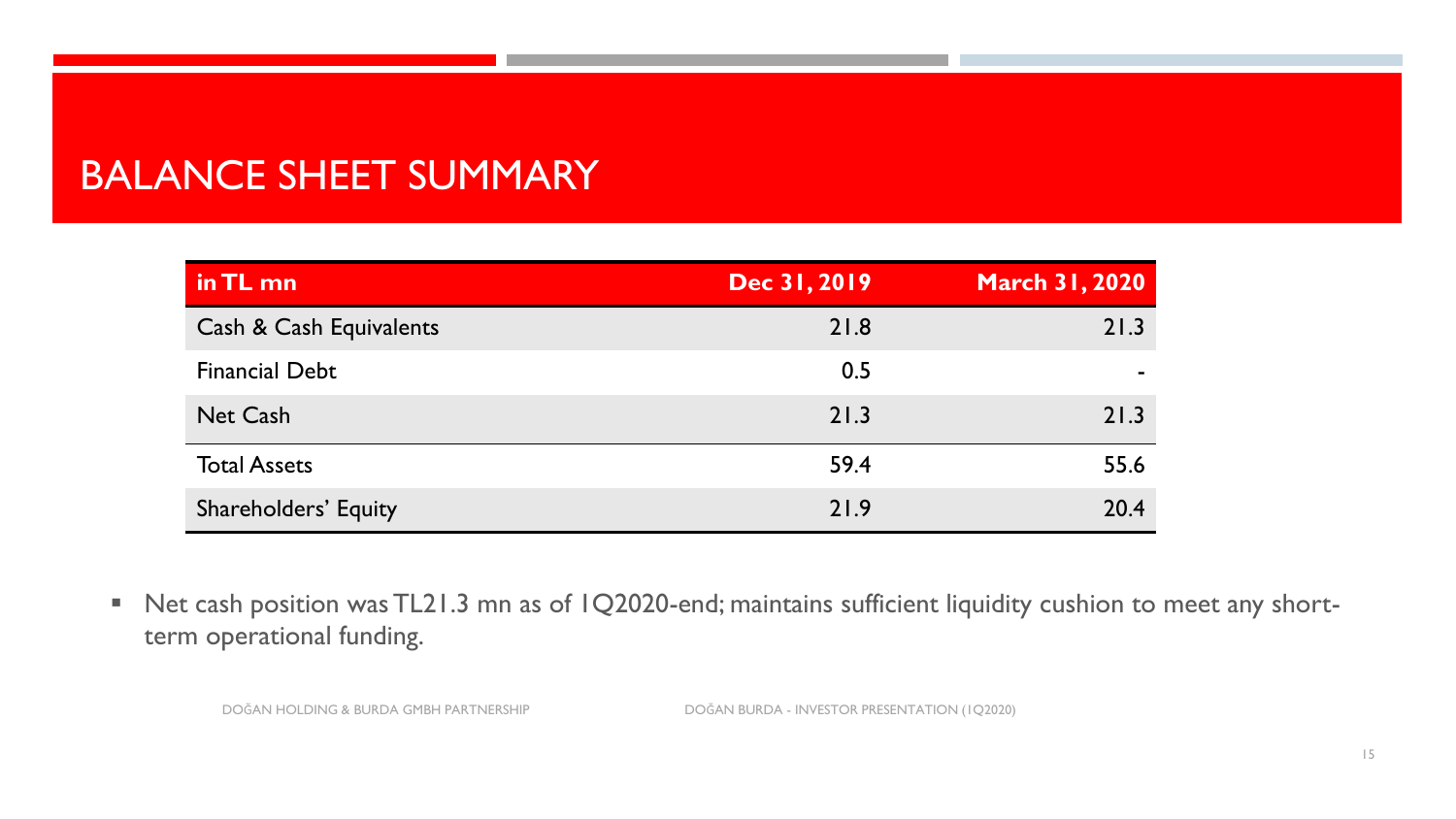#### FURTHER STRATEGIES

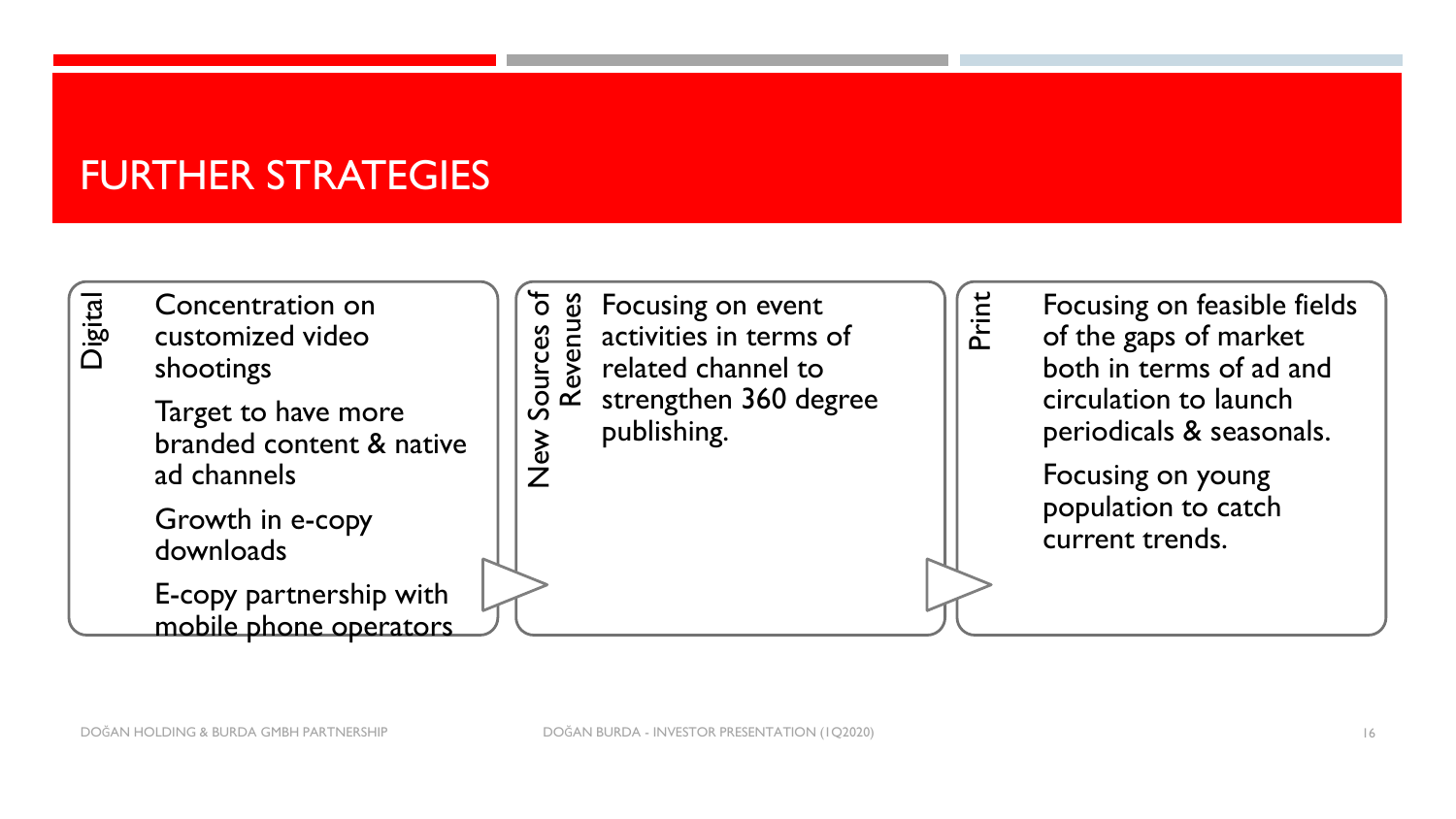#### INCOME STATEMENT SUMMARY

Successfull 1Q20 results in terms of revenue and profitability.

| Income Statement Summary (TL mn)            | <b>IQI9</b> | <b>IQ20</b> | $Ch.$ %   |
|---------------------------------------------|-------------|-------------|-----------|
| <b>Net Sales</b>                            | 23,68       | 15,45       | $-34,8%$  |
| Cost of Goods Sold (-)                      | 12,59       | 11,70       | $-7,0%$   |
| <b>Gross Profit</b>                         | 11,10       | 3,75        | $-66,2%$  |
| Operating Exp. (-)                          | 11,10       | 7,44        | $-33,0%$  |
| Operating Profit/(Loss)                     | (0, 01)     | (3,70)      | 50282,8%  |
| Other Operating Income/(Exp.)               | 1,28        | 2, 14       | 68,0%     |
| Income/(Exp.) from Investing Activities     | 0,00        | 0,00        | $-22,2%$  |
| Operating Profit/(Loss) before Finance Exp. | 1,27        | (1, 55)     | $-221,8%$ |
| Net Profit/(Loss)                           | 0,55        | (1, 45)     | $-363,1%$ |
| <b>EBITDA</b>                               | 1,20        | (2, 33)     | $-294,4%$ |
|                                             |             |             |           |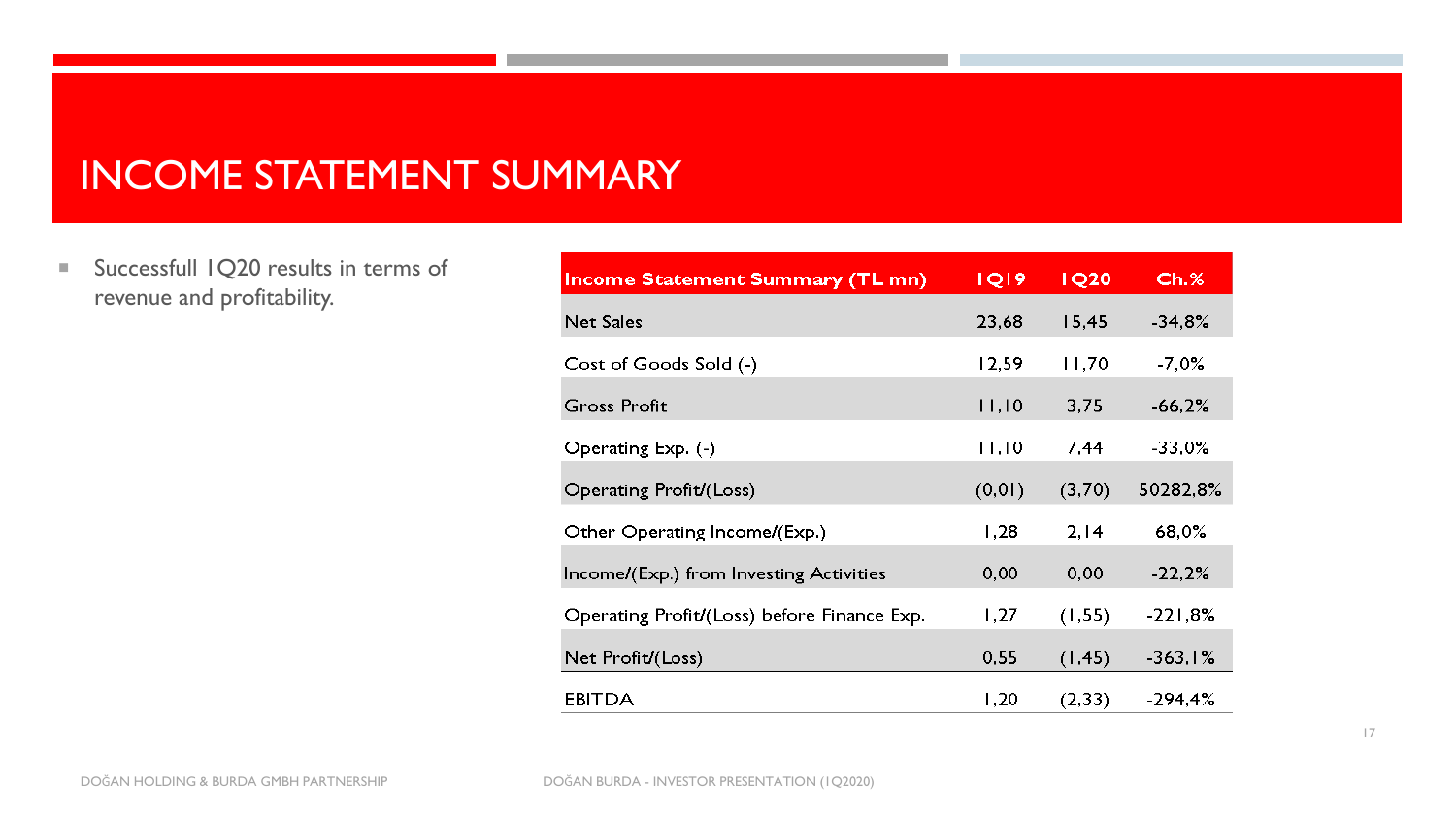# **NOTICE**



Doğan Burda Dergi Yayıncılık ve Pazarlama A.Ş.("Doğan Burda") has prepared this Presentation (the "Presentation") for the sole purpose of providing information (the "Information") relating to Doğan Burda. This presentation includes information based on publicly available data and/or data provided by Doğan Burda and Doğan Şirketler Grubu Holding A.Ş. management gathered at the time of writing and are subject to change without notice. This Presentation and/or the Information is confidential and cannot be copied. disclosed or distributed to any person and is being provided to you solely for your information.

This Presentation and/or the Information do not constitute or form part of any offer or invitation to sell or issue, or any solicitation of any offer to purchase or subscribe for, any securities of Doğan Burda, nor shall it or any part of it nor the fact of its distribution form the basis of, or be relied on in connection with, any contract or investment decision. No reliance may be placed for any purposes whatsoever on the Information contained in this Presentation or on its completeness, accuracy or fairness. The Information in this Presentation is subject to verification, completion and change. No rebook or warranty is made by Doğan Burda or the Shareholders or any of their respective advisers or any of their representatives as to the accuracy or completeness of the Information and no liability is accepted by any such person for any such Information or opinion or for any loss howsoever arising from any use of this Presentation or the Information.

Investors and prospective investors in securities of any issuer mentioned herein are required to make their own independent investigations and appraisal of the business and financial condition of such company and the nature of the securities. Any decision to purchase securities in the context of a proposed offering of securities, if any, should be made solely on the basis of information contained in an offering circular published in relation to such an offering.

All statements other than statements of historical facts included in this Presentation, including, without limitation, those regarding our financial position, business strategy, plans and objectives of management for future operations (including development plans and objectives relating to our products), are forward-looking statements. Such forward-looking statements involve known and unknown risks, uncertainties and other factors which may cause our actual results, performance or achievements to be materially different from any future results, performance or achievements expressed or implied by such forward-looking statements. Such forward-looking statements are based on numerous assumptions regarding our present and future business strategies and the environment in which we will operate in the future. Further, certain forward-looking statements are based upon assumptions of future events which may not prove to be accurate. The forwardlooking statements in this Presentation speak only as at the date of this Presentation.